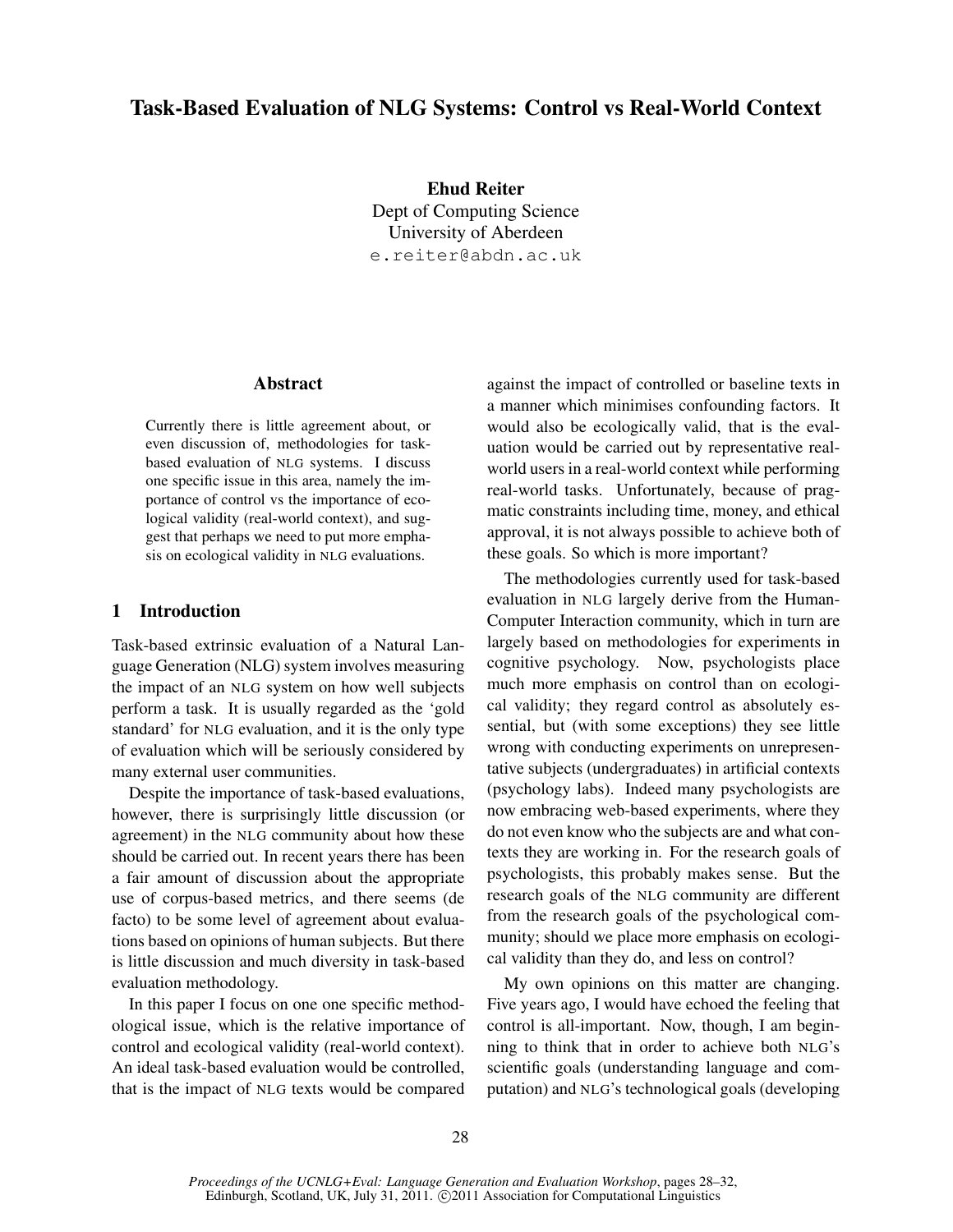useful real-world technology), we need to put more emphasis on ecological validity in our evaluations.

### 2 Evaluation which is both controlled and in real-world context: STOP and DIAG

An ideal evaluation is one which is both controlled and done in a real-world context. An example is the evaluation of the STOP system. which generated tailored smoking-cessation advice based on the user's response to a questionnaire (Lennox et al., 2001; Reiter et al., 2003). The STOP project was a collaboration with medical colleagues, and the STOP evaluation (which was designed by the medics) was carried out as a randomised controlled clinical trial. We recruited 2500 smokers, and sent one-third of them STOP letters, one-third a non-tailored (canned) letter, and one-third a letter which just thanked them for being in out study. After 6 months we asked participants if they had stopped smoking; we tested saliva samples from people who said they had quit in order to verify their smoking status. The result of this evaluation was that the STOP tailored letters were no more effective than the control non-tailored letter. The STOP evaluation cost about UK*£*75,000, and took about 20 months to design, organise, and carry out.

The STOP evaluation was carried out in a realworld context; the letters were sent to actual smokers, and we measured whether they quit smoking. It was also controlled, since the impact of STOP letters was compared to the impact of non-tailored letters. However there was a lot of 'noise' (in the statistical sense) in the STOP evaluation, because different people (with different personalities, attitudes towards smoking, personal circumstances, etc) received the tailored and non-tailored letters, and this impacted smoking-cessation rates in the the three groups.

Another evaluation which was controlled and was done at least partially in a real-world context was the evaluation of the DIAG-NLP intelligent tutoring system (di Eugenio et al., 2005). In this experiment, 75 students (the appropriate subject group for this tutoring system) were divided into three groups: two groups interacted with two versions of the DIAG-NLP system, and a third interacted with a control version of DIAG which did not include any NLG. Effectiveness was measured by learning gain (change in knowledge, measured by differences in scores in a pre-test and post-test), which is standard in the tutoring system domain. The evaluation showed that students learned more from the second (more advanced) version of the DIAG-NLP system than from the non-NLG version of DIAG.

The DIAG-NLP evaluation was controlled, and it was real-world in the sense that it used representative subjects and measured real-world outcome. However, it appears (the paper is not completely explicit about this) that the evaluation assessed learning about a topic (fixing a home heating system) which was not part of the student's normal curriculum; if this is the case, then the evaluation was not 100% in a real-world context.

### 3 Evaluation which is controlled but not real-world: BT-45 and Young (1999)

The Babytalk project (Gatt et al., 2009) developed several NLG systems which summarised clinical data from babies in neonatal intensive care (NICU), for different audiences and purposes; one of these systems, BT45 (Portet et al., 2009), summarised 45 minutes of data for doctors and nurses, to support immediate decision-making. Babytalk was a collaborative project with clinical staff and psychologists, and the psychologists designed the BT45 evaluation (van der Meulen et al., 2010).

We picked 24 data sets (scenarios) based on historical data from babies who had been in NICU 5 years previously, and for each data set created three presentations: visualisation, computergenerated text, and human-written text. For each data set, we also asked expert consultants what actions should be taken by medical staff. We then asked 35 medical staff (doctors and nurses of varied expertise levels) to look at the scenarios using a mix of presentations, in a Latin Square design; eg, 1/3 of the subjects saw the visualisation of scenario 1 data, 1/3 saw the computer-generated summary of scenario 1 data, and 1/3 saw the human-written summary of this data. Also each subject saw the same number of scenarios in each condition, this reduced the impact of individual differences between subjects. Subjects were asked to make decisions about appropriate medical actions (or say no action should be taken), and responses were compared to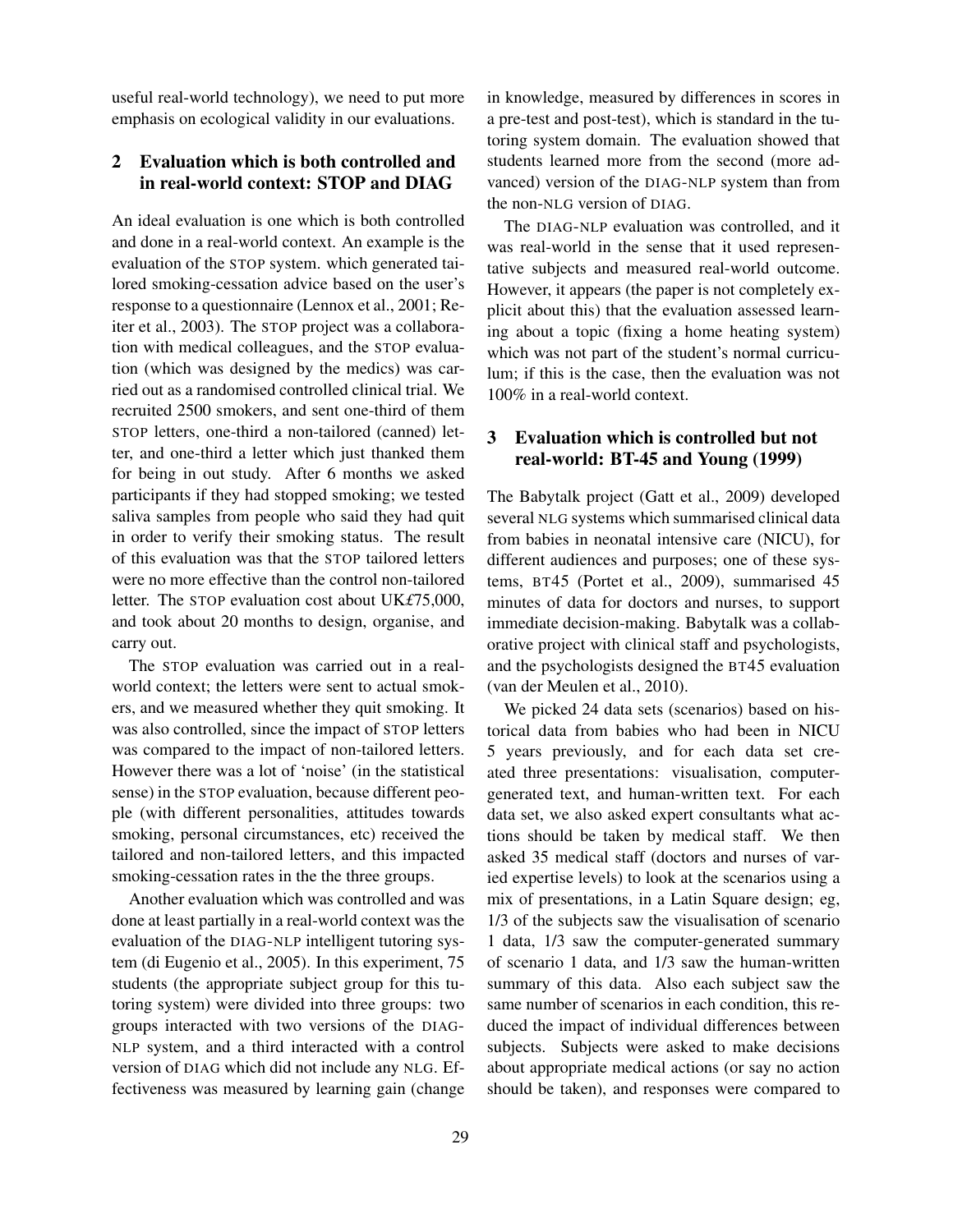the 'gold standard' recommendations from the consultants. The result was that decision performance was best with the human-written summaries; there was no significant difference between overall decision performance with the computer-generated summaries and the visualisation (although at the level of individual scenarios, computer texts were more effective in some scenarios, and visualisations was more effective in other scenarios). The BT45 evaluation cost about UK*£*20,000, and took about 6 months to design, organise, and carry out.

The BT45 evaluation was carefully controlled However, it was not done in a real-world context. Doctors and nurses sat in an experiment room (not in the ward) and looked at data from babies they did not remember (as opposed to babies whom they knew well because they has been looking after them for the past few weeks); they also did not visually observe the babies, which is a very important information source for NICU staff.

Many other task-based evaluations of NLG systems have been controlled but not done in a realworld context, including the very first task-based NLG evaluation I am aware of, by Young (1999). Young developed four algorithms for generating instructional texts, and tested these by asking 26 students to follow the instructions generated by the various algorithms on several scenarios, and measured error rates in carrying out the instructions. The instructions involved carrying out actions on campus (going to labs, playing in soccer matches, etc). The students did not actually carry out these actions, instead they interacted with a 'text-based virtual reality system'. Hence the evaluation was controlled but not carried out in real-world context.

# 4 Evaluation which is real-world but not controlled: BT-Nurse

The next Babytalk system (after BT45) was BT-NURSE; it generated summaries of 12-hours of clinical data, to support nursing shift handover (Hunter et al., 2011). We initially expected to evaluate BT-NURSE using a similar methodology to the BT45 evaluation. However the medical people involved in BabyTalk complained that it was unrealistic to evaluate the system in an artificial controlled context, where clinical staff were looking at data out of context. So instead we evaluated BT-NURSE by installing the system in the NICU, so that nurses used it to get information about babies they were actually caring for. The primary outcome measure was subjective ratings by nurses as to the helpfulness of BT-NURSE texts; and indeed most nurses thought the texts were helpful.

The BT-NURSE evaluation was significantly more expensive than the BT45 evaluation, because we hired a full-time software engineer for a year to ensure that the software was sufficiently well engineered so that it could be deployed and used in the hospital; we were also required by the medical ethics committee to have a research nurse on-site who checked texts for errors before they were shown to the duty nurses, and removed them from the experiment if they were factually incorrect and could damage patient care (in fact this never happened, the research nurse did not regard any of the BT-NURSE texts as potentially harmful from this perspective). All in all cost was probably about UK*£*50,000, and the entire process (including the software engineering) took about 18 months.

The BT-NURSE evaluation was not controlled; we did not compare the computer generated texts to anything else, and indeed did not directly measure any task outcome variable, instead we solicited opinions as to utility. It was however ecologically valid, since it was carried out by asking nurses (real-world users) to use BT-NURSE for care planning (realworld task) in a real-world context (on-ward, involving babies the nurses were familiar with and could visually observe).

#### 5 Discussion

Ideally a task-based evaluation should be both controlled and ecologically valid (done in a real-world context). But if it is not possible to achieve both of these objectives, which is most important? Obviously in many cases the desires of collaborators need to be considered; for example psychologists generally place much more emphasis on control than on ecological validity, whereas many commercial organisation take the opposite perspective. But which is more important from an NLG perspective?

From a pragmatic perspective, two important arguments for focusing on control are cost and publi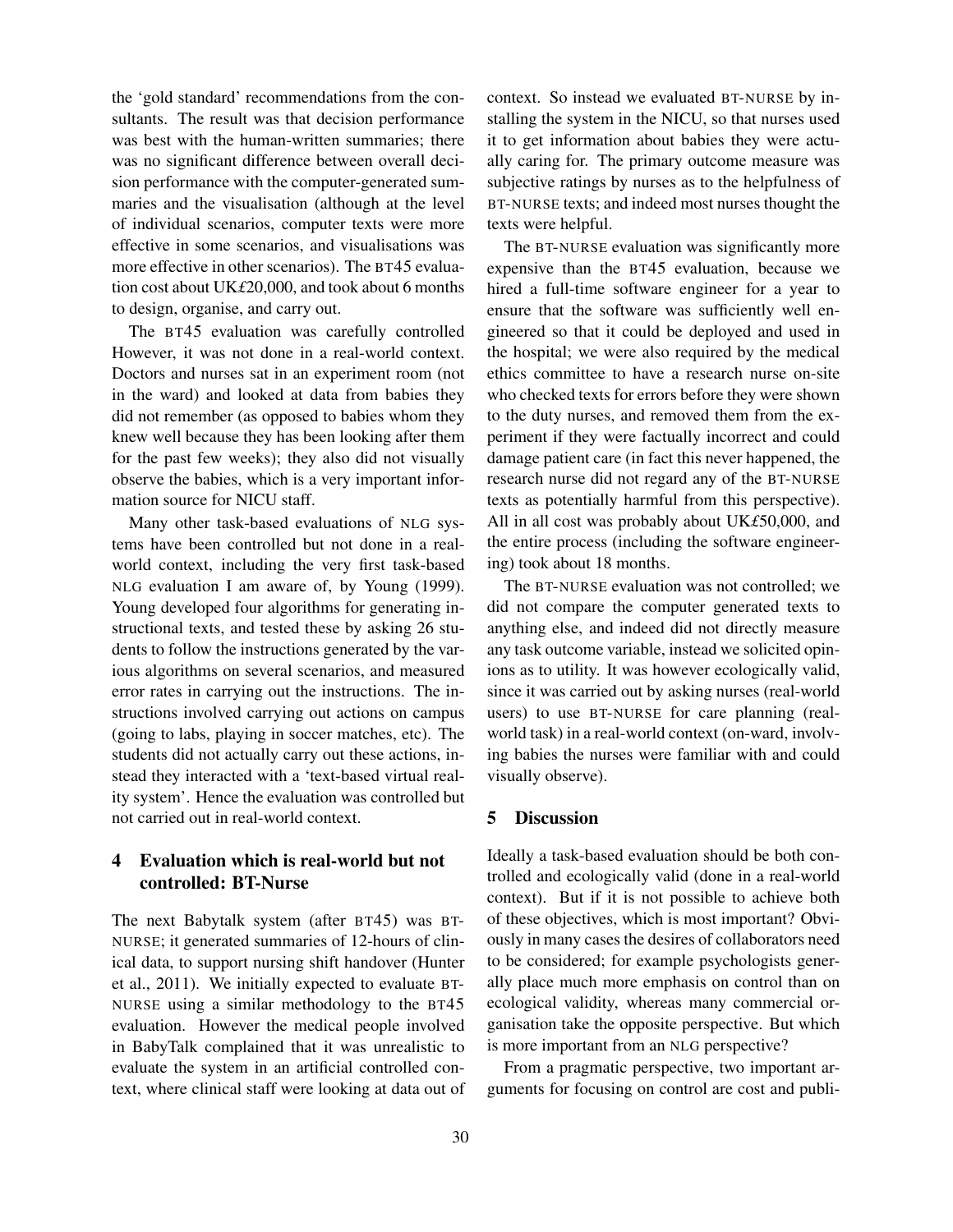cations. The figures given above suggest that doing an evaluation in a real-world context makes it substantially more expensive. Of course this is based on very limited data, but I believe this is correct, deploying a system in a real-world context requires addressing engineering and ethical issues which are expensive and time-consuming to resolve. From a publications perspective; most NLG reviewers are much more concerned about control than about ecological validity. Especially in high-prestige venues, reviewers are likely to complain about uncontrolled evaluations, while making little (if any) mention of concerns about lack of ecological validity.

For what its worth, my own view on this issue has changed. If asked five years ago, I would have said that control was more important, but now I am veering more towards ecological validity. The technological goal of NLG is to develop technology which is used in real-world applications, and from this perspective if we do not evaluate in real-world contexts, we risk being side-tracked into technology which looks good in a controlled environment but is useless in the real world. Similarly, if our goal is to develop a better scientific understanding of computation and language, I think we have to look at how language is used in real-world contexts, which (at least in my mind) is quite different from how language is used in artificial contexts.

Plaisant (2004) made some related points in her discussion of evaluation of information visualisation. She pointed out that controlled evaluations of visualisation systems in artificial contexts might be less informative than uncontrolled evaluations in real-world contexts. She also pointed out that controlled evaluations could not evaluate some of the most important benefits of visualisation systems. For example, sometimes the primary objective of visualisation systems is to support scientific discovery, that is to make it easier for scientists who are analysing data to come up with new insights and hypotheses. However, testing effectiveness at supporting scientific discovery in a controlled fashion is almost impossible. Perhaps in theory one could compare the 'productivity' of two groups of scientists, one with and one without visualisation tools, but the comparison would have to involve a large number of scientists over a period of months or even years, with scientists in one group not allowed to

communicate with scientists in the other group. It is difficult to imagine that such an experiment could in fact be carried out (or that it would be approved by a research ethics committee). Plaisant argues that focusing on controlled experiments means focusing on things that are easily measurable in such experiments, which may lead researchers to ignore the outcomes that we really care about.

Another important point is that the goal of evaluation is not just to assess if something works, but also to come up with insights as to how to improve an algorithm, module, or system. In NLG evaluations such insights are often based on free-text comments made by subjects, and in my experience better and more insightful comments are obtained from evaluations in real-world contexts.

An important potential caveat is that all of the examples cited above were system evaluations, which attempted to assess how useful a system was from an applied perspective. If the goal of an evaluation is to test a scientific theory or model, should we always (as psychologists do) favour control over ecological validity? My own belief is that the psychologists are missing important insights and findings by ignoring ecological validity, and the most effective way for the NLG community to 'add value' to the enterprise of understanding language is not to imitate the psychologists, but rather to use a different experimental paradigm, which focuses much more on ecological validity. But others will no doubt disagree.

#### 6 Conclusion

It is difficult to choose between control and ecological validity, because clearly both greatly contribute to the usefulness of an evaluation. But this tradeoff must be made in many cases, and it would be preferable for it to be explicitly discussed. And of course there are many other desirable factors which may need to be involved in a tradeoff; for example, how important is it that subjects be representative of the user community, instead of whoever is easiest to recruit (eg, undergraduates). My hope is that the NLG community can explicitly discuss such issues, and come up with recommended evaluation methodologies for task-based studies, which are based the scientific and technological objectives of our community.